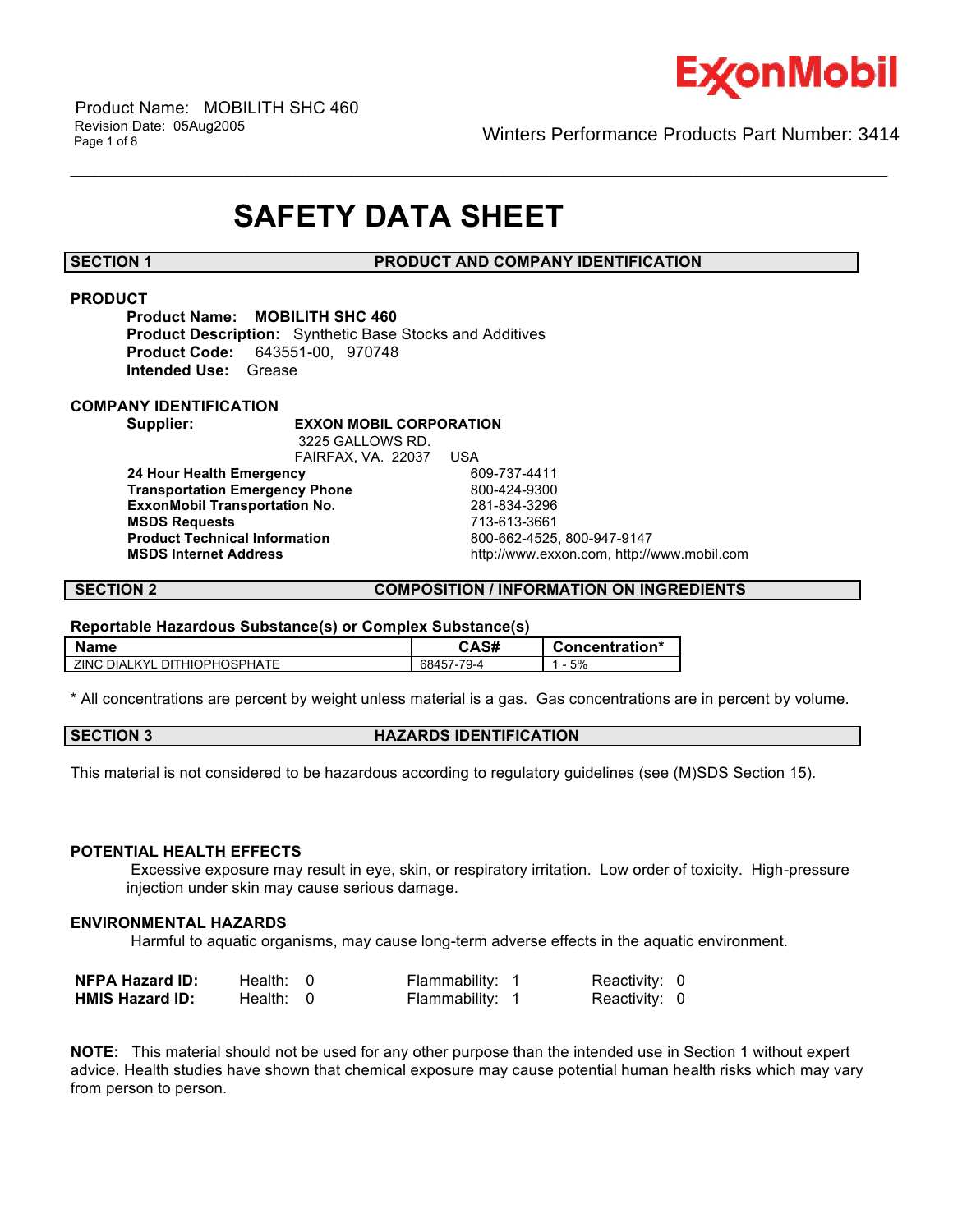

 Product Name: MOBILITH SHC 460 Revision Date: 05Aug2005 Page 2 of 8

#### **SECTION 4 FIRST AID MEASURES**

\_\_\_\_\_\_\_\_\_\_\_\_\_\_\_\_\_\_\_\_\_\_\_\_\_\_\_\_\_\_\_\_\_\_\_\_\_\_\_\_\_\_\_\_\_\_\_\_\_\_\_\_\_\_\_\_\_\_\_\_\_\_\_\_\_\_\_\_\_\_\_\_\_\_\_\_\_\_\_\_\_\_\_\_\_\_\_\_\_\_\_\_\_\_\_\_\_\_\_\_\_\_\_\_\_\_\_\_\_\_\_\_\_\_\_\_\_\_

#### **INHALATION**

Under normal conditions of intended use, this material is not expected to be an inhalation hazard.

#### **SKIN CONTACT**

Wash contact areas with soap and water. If product is injected into or under the skin, or into any part of the body, regardless of the appearance of the wound or its size, the individual should be evaluated immediately by a physician as a surgical emergency. Even though initial symptoms from high pressure injection may be minimal or absent, early surgical treatment within the first few hours may significantly reduce the ultimate extent of injury.

### **EYE CONTACT**

Flush thoroughly with water. If irritation occurs, get medical assistance.

#### **INGESTION**

First aid is normally not required. Seek medical attention if discomfort occurs.

### **SECTION 5 FIRE FIGHTING MEASURES**

#### **EXTINGUISHING MEDIA**

**Appropriate Extinguishing Media:** Use water fog, foam, dry chemical or carbon dioxide (CO2) to extinguish flames.

**Inappropriate Extinguishing Media:** Straight Streams of Water

#### **FIRE FIGHTING**

**Fire Fighting Instructions:** Evacuate area. Prevent runoff from fire control or dilution from entering streams, sewers, or drinking water supply. Firefighters should use standard protective equipment and in enclosed spaces, self-contained breathing apparatus (SCBA). Use water spray to cool fire exposed surfaces and to protect personnel.

**Hazardous Combustion Products:** Aldehydes, Incomplete combustion products, Oxides of carbon, Smoke, Fume, Sulfur oxides

#### **FLAMMABILITY PROPERTIES**

**Flash Point [Method]:** >204°C (400°F) [ EST. FOR OIL, ASTM D-92 (COC)] **Flammable Limits (Approximate volume % in air):** LEL: N/D UEL: N/D **Autoignition Temperature:** N/D

#### **SECTION 6 ACCIDENTAL RELEASE MEASURES**

#### **NOTIFICATION PROCEDURES**

In the event of a spill or accidental release, notify relevant authorities in accordance with all applicable regulations. U.S. regulations require reporting releases of this material to the environment which exceed the reportable quantity or oil spills which could reach any waterway including intermittent dry creeks. The National Response Center can be reached at (800)424-8802.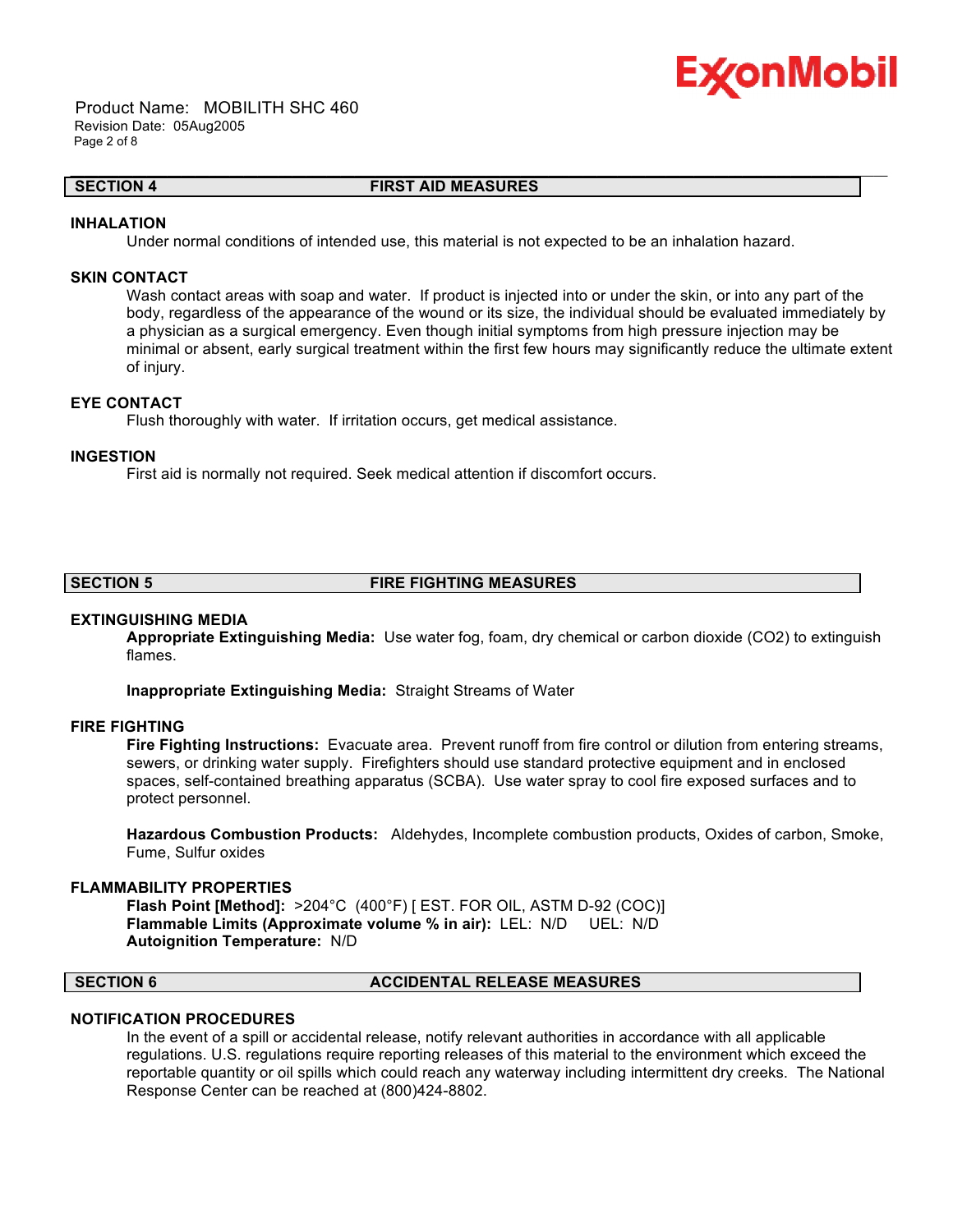

 Product Name: MOBILITH SHC 460 Revision Date: 05Aug2005 Page 3 of 8

#### **SPILL MANAGEMENT**

**Land Spill:** Allow spilled material to solidify and scrape up with shovels into a suitable container for recycle or disposal.

**Water Spill:** Confine the spill immediately with booms. Stop leak if you can do it without risk. Skim from surface.

\_\_\_\_\_\_\_\_\_\_\_\_\_\_\_\_\_\_\_\_\_\_\_\_\_\_\_\_\_\_\_\_\_\_\_\_\_\_\_\_\_\_\_\_\_\_\_\_\_\_\_\_\_\_\_\_\_\_\_\_\_\_\_\_\_\_\_\_\_\_\_\_\_\_\_\_\_\_\_\_\_\_\_\_\_\_\_\_\_\_\_\_\_\_\_\_\_\_\_\_\_\_\_\_\_\_\_\_\_\_\_\_\_\_\_\_\_\_

Water spill and land spill recommendations are based on the most likely spill scenario for this material; however, geographic conditions, wind, temperature, (and in the case of a water spill) wave and current direction and speed may greatly influence the appropriate action to be taken. For this reason, local experts should be consulted. Note: Local regulations may prescribe or limit action to be taken.

#### **ENVIRONMENTAL PRECAUTIONS**

Prevent entry into waterways, sewers, basements or confined areas.

#### **SECTION 7 HANDLING AND STORAGE**

#### **HANDLING**

Prevent small spills and leakage to avoid slip hazard.

**Static Accumulator:** This material is not a static accumulator.

#### **STORAGE**

Do not store in open or unlabelled containers.

### **SECTION 8 EXPOSURE CONTROLS / PERSONAL PROTECTION**

NOTE: Limits/standards shown for guidance only. Follow applicable regulations.

### **ENGINEERING CONTROLS**

The level of protection and types of controls necessary will vary depending upon potential exposure conditions. Control measures to consider:

No special requirements under ordinary conditions of use and with adequate ventilation.

#### **PERSONAL PROTECTION**

Personal protective equipment selections vary based on potential exposure conditions such as applications, handling practices, concentration and ventilation. Information on the selection of protective equipment for use with this material, as provided below, is based upon intended, normal usage.

**Respiratory Protection:** If engineering controls do not maintain airborne contaminant concentrations at a level which is adequate to protect worker health, an approved respirator may be appropriate. Respirator selection, use, and maintenance must be in accordance with regulatory requirements, if applicable. Types of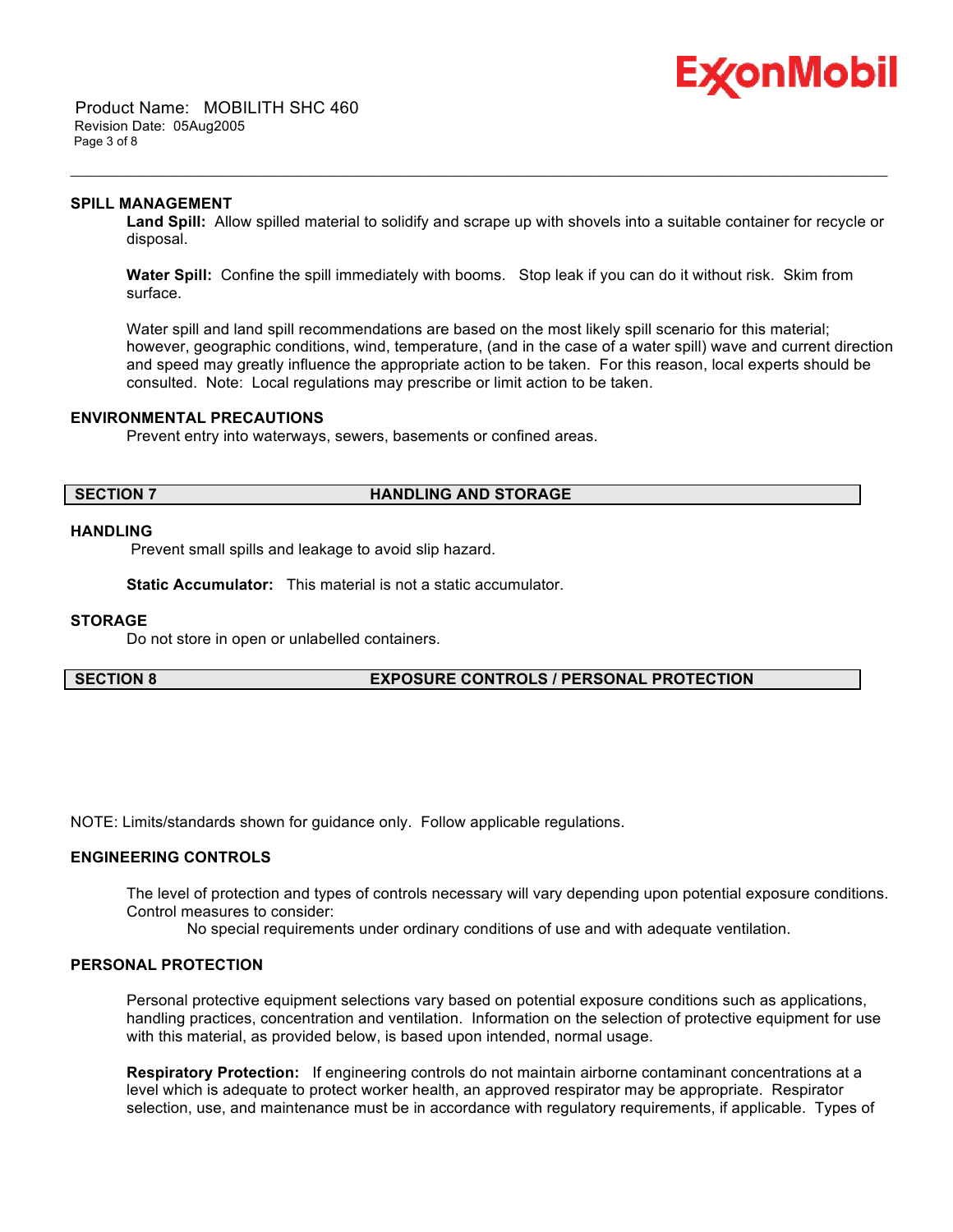

respirators to be considered for this material include: No protection is ordinarily required under normal conditions of use and with adequate ventilation.

\_\_\_\_\_\_\_\_\_\_\_\_\_\_\_\_\_\_\_\_\_\_\_\_\_\_\_\_\_\_\_\_\_\_\_\_\_\_\_\_\_\_\_\_\_\_\_\_\_\_\_\_\_\_\_\_\_\_\_\_\_\_\_\_\_\_\_\_\_\_\_\_\_\_\_\_\_\_\_\_\_\_\_\_\_\_\_\_\_\_\_\_\_\_\_\_\_\_\_\_\_\_\_\_\_\_\_\_\_\_\_\_\_\_\_\_\_\_

For high airborne concentrations, use an approved supplied-air respirator, operated in positive pressure mode. Supplied air respirators with an escape bottle may be appropriate when oxygen levels are inadequate, gas/vapor warning properties are poor, or if air purifying filter capacity/rating may be exceeded.

**Hand Protection:** Any specific glove information provided is based on published literature and glove manufacturer data. Work conditions can greatly effect glove durability; inspect and replace worn or damaged gloves. The types of gloves to be considered for this material include:

No protection is ordinarily required under normal conditions of use.

**Eye Protection:** If contact is likely, safety glasses with side shields are recommended.

**Skin and Body Protection:** Any specific clothing information provided is based on published literature or manufacturer data. The types of clothing to be considered for this material include:

 No skin protection is ordinarily required under normal conditions of use. In accordance with good industrial hygiene practices, precautions should be taken to avoid skin contact.

**Specific Hygiene Measures:** Always observe good personal hygiene measures, such as washing after handling the material and before eating, drinking, and/or smoking. Routinely wash work clothing and protective equipment to remove contaminants. Discard contaminated clothing and footwear that cannot be cleaned. Practice good housekeeping.

### **ENVIRONMENTAL CONTROLS**

See Sections 6, 7, 12, 13.

### **SECTION 9 PHYSICAL AND CHEMICAL PROPERTIES**

**Typical physical and chemical properties are given below. Consult the Supplier in Section 1 for additional data.**

### **GENERAL INFORMATION**

**Physical State:** Solid **Form:** Semi-fluid **Color:** Red **Odor:** Characteristic **Odor Threshold:** N/D

### **IMPORTANT HEALTH, SAFETY, AND ENVIRONMENTAL INFORMATION**

**Relative Density (at 15 °C ):** 1 **Flash Point [Method]:** >204°C (400°F) [ EST. FOR OIL, ASTM D-92 (COC)] **Flammable Limits (Approximate volume % in air):** LEL: N/D UEL: N/D **Autoignition Temperature:** N/D **Boiling Point / Range:** > 316°C (600°F) **Vapor Density (Air = 1):** N/D **Vapor Pressure:** < 0.013 kPa (0.1 mm Hg) at 20°C **Evaporation Rate (n-butyl acetate = 1):** N/D **pH:** N/A **Log Pow (n-Octanol/Water Partition Coefficient):** > 3.5 **Solubility in Water:** Negligible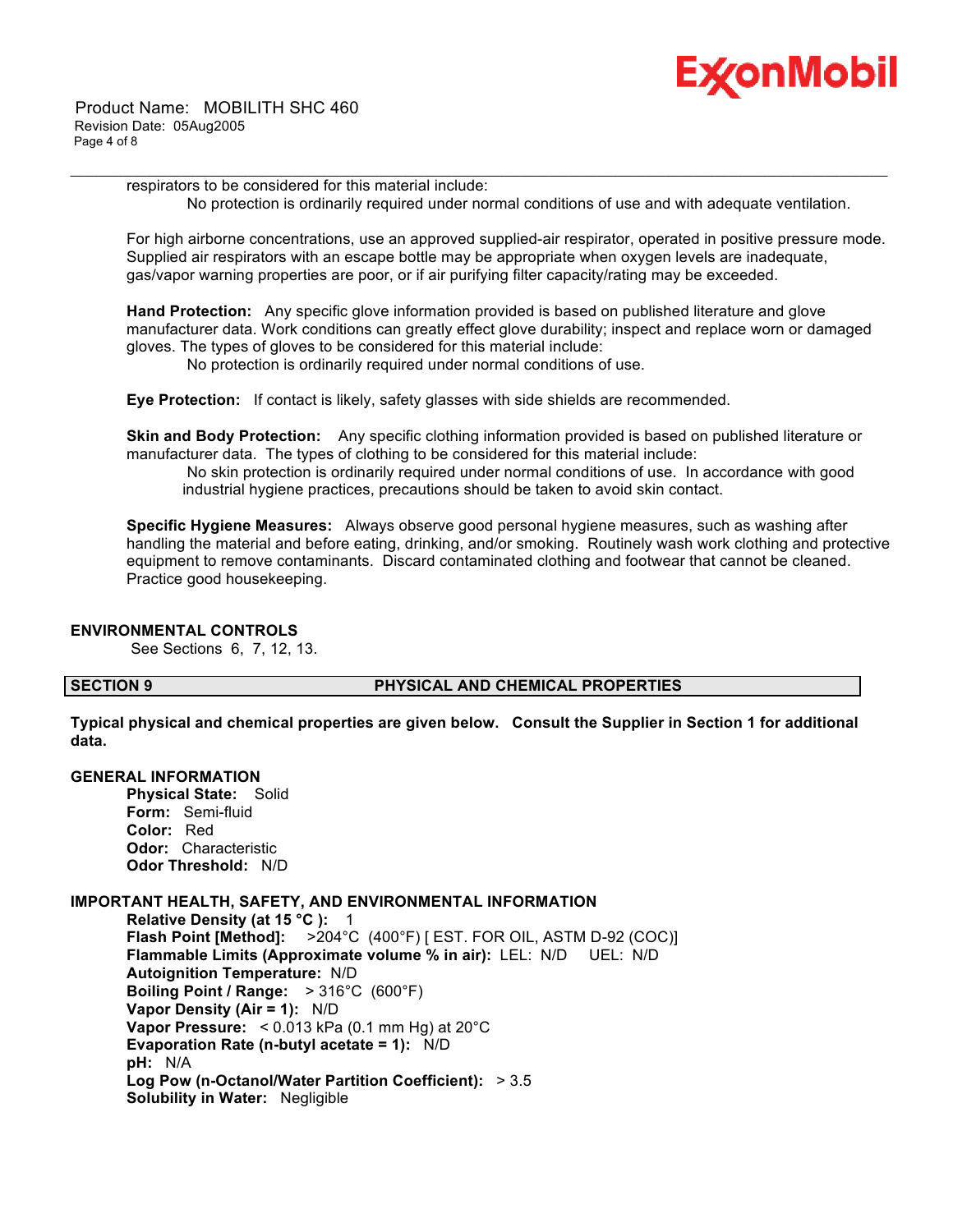

 Product Name: MOBILITH SHC 460 Revision Date: 05Aug2005 Page 5 of 8

> **Viscosity:** 460 cSt (460 mm<sup>2</sup>/sec) at 40 °C **Oxidizing Properties:** See Sections 3, 15, 16.

#### **OTHER INFORMATION**

**Freezing Point:** N/D **Melting Point:** N/D

NOTE: Most physical properties above are for the oil component in the material.

#### **SECTION 10 STABILITY AND REACTIVITY**

\_\_\_\_\_\_\_\_\_\_\_\_\_\_\_\_\_\_\_\_\_\_\_\_\_\_\_\_\_\_\_\_\_\_\_\_\_\_\_\_\_\_\_\_\_\_\_\_\_\_\_\_\_\_\_\_\_\_\_\_\_\_\_\_\_\_\_\_\_\_\_\_\_\_\_\_\_\_\_\_\_\_\_\_\_\_\_\_\_\_\_\_\_\_\_\_\_\_\_\_\_\_\_\_\_\_\_\_\_\_\_\_\_\_\_\_\_\_

**STABILITY:** Material is stable under normal conditions.

**CONDITIONS TO AVOID:** Excessive heat. High energy sources of ignition.

**MATERIALS TO AVOID:** Strong oxidizers

**HAZARDOUS DECOMPOSITION PRODUCTS:** Material does not decompose at ambient temperatures.

**HAZARDOUS POLYMERIZATION:** Will not occur.

**SECTION 11 TOXICOLOGICAL INFORMATION** 

#### **ACUTE TOXICITY**

| .                                             |                                                                                                      |
|-----------------------------------------------|------------------------------------------------------------------------------------------------------|
| <b>Route of Exposure</b>                      | <b>Conclusion / Remarks</b>                                                                          |
| <b>Inhalation</b>                             |                                                                                                      |
| Toxicity (Rat): LC50 > 5000 mg/m <sup>3</sup> | Minimally Toxic. Based on assessment of the components.                                              |
| Irritation: No end point data.                | Negligible hazard at ambient/normal handling temperatures.<br>Based on assessment of the components. |
|                                               |                                                                                                      |
| Ingestion                                     |                                                                                                      |
| Toxicity (Rat): $LD50 > 2000$ mg/kg           | Minimally Toxic. Based on test data for structurally similar<br>materials.                           |
|                                               |                                                                                                      |
| <b>Skin</b>                                   |                                                                                                      |
| Toxicity (Rabbit): LD50 > 2000 mg/kg          | Minimally Toxic. Based on test data for structurally similar<br>materials.                           |
| Irritation (Rabbit): Data available.          | Negligible irritation to skin at ambient temperatures. Based on<br>assessment of the components.     |
|                                               |                                                                                                      |
| Eye                                           |                                                                                                      |
| Irritation (Rabbit): Data available.          | May cause mild, short-lasting discomfort to eyes. Based on<br>assessment of the components.          |

### **CHRONIC/OTHER EFFECTS**

#### **Contains:**

Synthetic base oils: Not expected to cause significant health effects under conditions of normal use, based on laboratory studies with the same or similar materials. Not mutagenic or genotoxic. Not sensitizing in test animals and humans.

Additional information is available by request.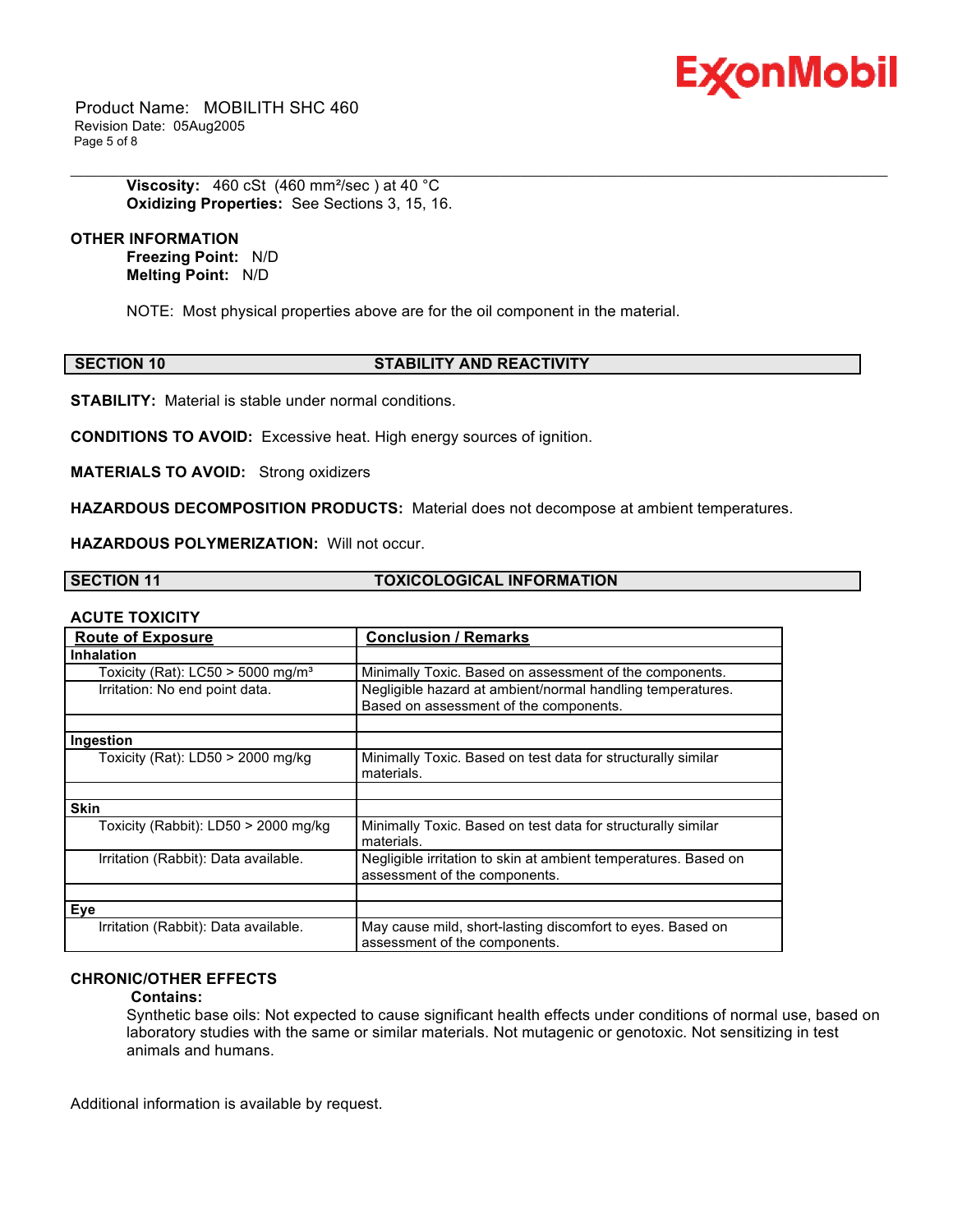

### **The following ingredients are cited on the lists below:** None.

|               | --REGULATORY LISTS SEARCHED-- |               |
|---------------|-------------------------------|---------------|
| 1 = NTP CARC  | $3 = IARC 1$                  | $5 = IARC2B$  |
| $2 = NTP$ SUS | $4 = IARC 2A$                 | 6 = OSHA CARC |

### **SECTION 12 ECOLOGICAL INFORMATION**

\_\_\_\_\_\_\_\_\_\_\_\_\_\_\_\_\_\_\_\_\_\_\_\_\_\_\_\_\_\_\_\_\_\_\_\_\_\_\_\_\_\_\_\_\_\_\_\_\_\_\_\_\_\_\_\_\_\_\_\_\_\_\_\_\_\_\_\_\_\_\_\_\_\_\_\_\_\_\_\_\_\_\_\_\_\_\_\_\_\_\_\_\_\_\_\_\_\_\_\_\_\_\_\_\_\_\_\_\_\_\_\_\_\_\_\_\_\_

The information given is based on data available for the material, the components of the material, and similar materials.

#### **ECOTOXICITY**

 Material -- Expected to be harmful to aquatic organisms. May cause long-term adverse effects in the aquatic environment.

#### **MOBILITY**

 Base oil component -- Low solubility and floats and is expected to migrate from water to the land. Expected to partition to sediment and wastewater solids.

### **SECTION 13 DISPOSAL CONSIDERATIONS**

Disposal recommendations based on material as supplied. Disposal must be in accordance with current applicable laws and regulations, and material characteristics at time of disposal.

#### **DISPOSAL RECOMMENDATIONS**

 Product is suitable for burning in an enclosed controlled burner for fuel value or disposal by supervised incineration at very high temperatures to prevent formation of undesirable combustion products. Suitable routes of disposal are supervised incineration or appropriate recycling methods in accordance with applicable regulations and material characteristics at the time of disposal.

### **REGULATORY DISPOSAL INFORMATION**

 RCRA Information: The unused product, in our opinion, is not specifically listed by the EPA as a hazardous waste (40 CFR, Part 261D), nor is it formulated to contain materials which are listed as hazardous wastes. It does not exhibit the hazardous characteristics of ignitability, corrositivity or reactivity and is not formulated with contaminants as determined by the Toxicity Characteristic Leaching Procedure (TCLP). However, used product may be regulated.

**Empty Container Warning** PRECAUTIONARY LABEL TEXT: Empty containers may retain residue and can be dangerous. DO NOT PRESSURIZE, CUT, WELD, BRAZE, SOLDER, DRILL, GRIND OR EXPOSE SUCH CONTAINERS TO HEAT, FLAME, SPARKS, STATIC ELECTRICITY, OR OTHER SOURCES OF IGNITION; THEY MAY EXPLODE AND CAUSE INJURY OR DEATH. Do not attempt to refill or clean container since residue is difficult to remove. Empty drums should be completely drained, properly bunged and promptly returned to a drum reconditioner. All containers should be disposed of in an environmentally safe manner and in accordance with governmental regulations.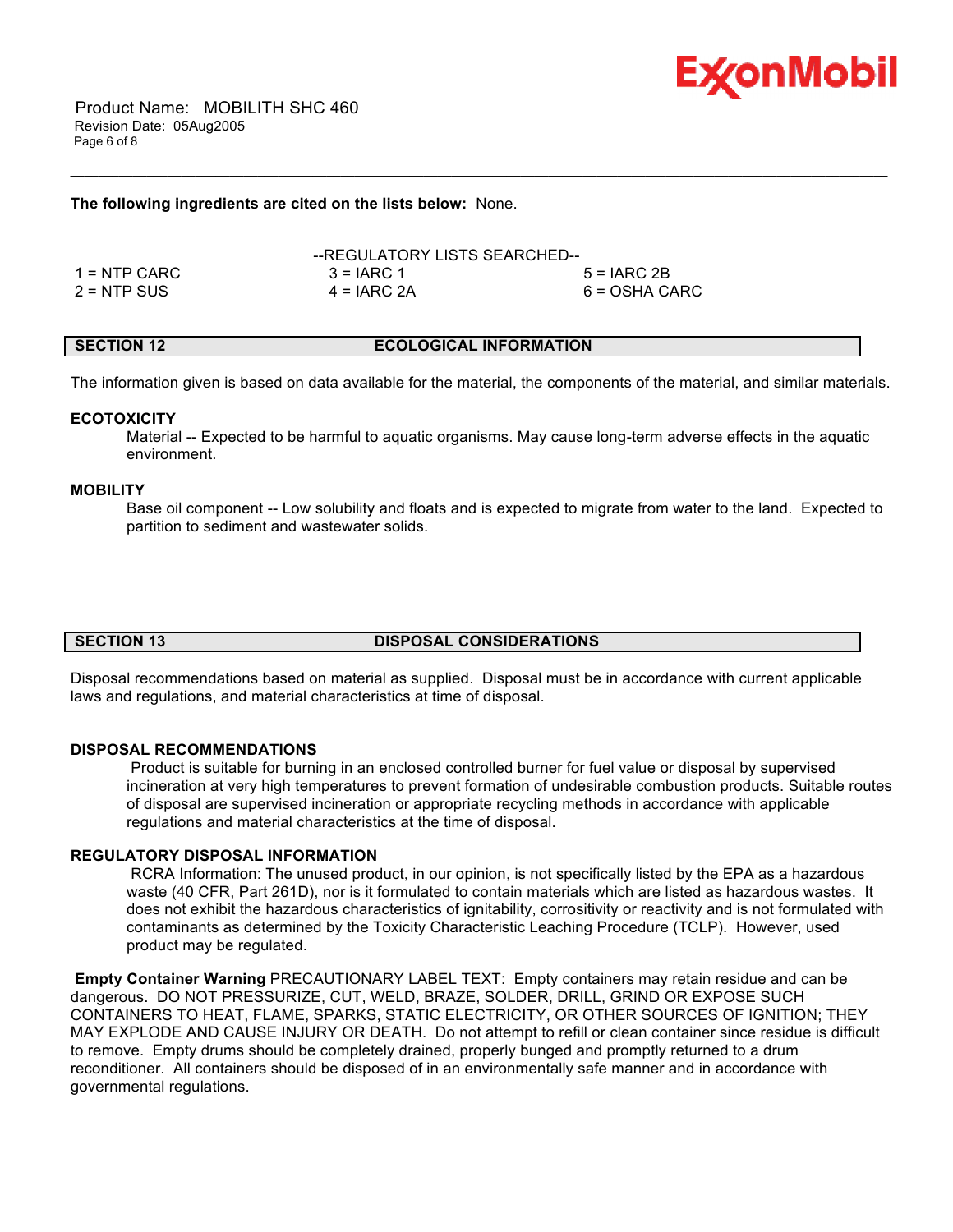

 Product Name: MOBILITH SHC 460 Revision Date: 05Aug2005 Page 7 of 8

#### \_\_\_\_\_\_\_\_\_\_\_\_\_\_\_\_\_\_\_\_\_\_\_\_\_\_\_\_\_\_\_\_\_\_\_\_\_\_\_\_\_\_\_\_\_\_\_\_\_\_\_\_\_\_\_\_\_\_\_\_\_\_\_\_\_\_\_\_\_\_\_\_\_\_\_\_\_\_\_\_\_\_\_\_\_\_\_\_\_\_\_\_\_\_\_\_\_\_\_\_\_\_\_\_\_\_\_\_\_\_\_\_\_\_\_\_\_\_ **SECTION 14 TRANSPORT INFORMATION**

**LAND (DOT)** : Not Regulated for Land Transport

- **LAND (TDG)** : Not Regulated for Land Transport
- **SEA (IMDG)** : Not Regulated for Sea Transport according to IMDG-Code
- **AIR (IATA)** : Not Regulated for Air Transport

#### **SECTION 15 REGULATORY INFORMATION**

**OSHA HAZARD COMMUNICATION STANDARD:** When used for its intended purposes, this material is not classified as hazardous in accordance with OSHA 29 CFR 1910.1200.

#### **NATIONAL CHEMICAL INVENTORY LISTING:** TSCA

**EPCRA:** This material contains no extremely hazardous substances.

### **SARA (311/312) REPORTABLE HAZARD CATEGORIES:** None.

#### **SARA (313) TOXIC RELEASE INVENTORY:**

| <b>Chemical Name</b>   | <b>CAS Number</b> | <b>Typical Value</b> |
|------------------------|-------------------|----------------------|
| <b>ZINC DIALKYL</b>    | 68457-79-4        | 5%                   |
| <b>DITHIOPHOSPHATE</b> |                   |                      |

#### **The Following Ingredients are Cited on the Lists Below:\***

| <b>Chemical Name</b> | <b>CAS Number</b> | <b>List Citations</b> |
|----------------------|-------------------|-----------------------|
| <b>DIPHENYLAMINE</b> | 122-39-4          | 5.9.18                |
| <b>ZINC DIALKYL</b>  | 68457-79-4        | 13, 15, 17            |
| I DITHIOPHOSPHATE    |                   |                       |
| ZINC NEODECANOATE    | 27253-29-8        | 15                    |

## --REGULATORY LISTS SEARCHED--

| 1 = ACGIH ALL | $6 = TSCA$ 5a2     | $11 = CA$ P65 REPRO | $16 = MN$ RTK |
|---------------|--------------------|---------------------|---------------|
| 2 = ACGIH A1  | $7 = TSCA5e$       | $12$ = CA RTK       | $17 = NJ RTK$ |
| $3 = ACGH A2$ | $8 = TSCA6$        | $13 = IL$ RTK       | $18 = PA RTK$ |
| $4 = OSHA Z$  | $9 = TSCA 12b$     | $14 = LA RTK$       | $19 = RIRTK$  |
| $5 = TSCA4$   | $10 = CA$ P65 CARC | $15 = M1 293$       |               |

Code key: CARC=Carcinogen; REPRO=Reproductive

\* EPA recently added new chemical substances to its TSCA Section 4 test rules. Please contact the supplier to confirm whether the ingredients in this product currently appear on a TSCA 4 or TSCA 12b list.